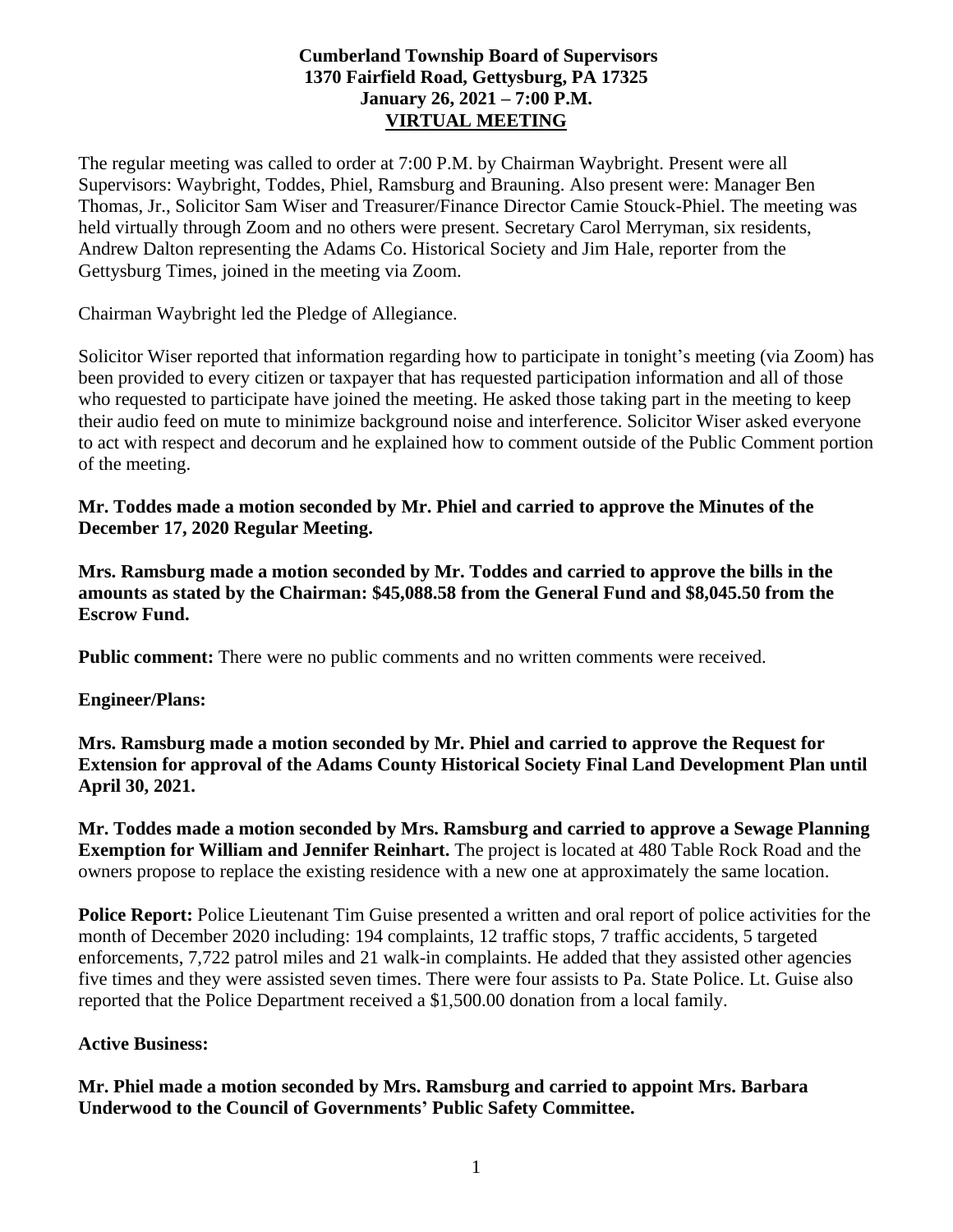# **Mr. Toddes made a motion seconded by Mrs. Ramsburg and carried to appoint Mr. Ben Thomas, Jr. to the Council of Governments' Legislative Committee.**

Chairman Waybright reported that there is still a vacancy on the Agricultural Security Area Advisory Committee and Cumberland Township Authority and the Board will continue to look for people to serve.

**Mrs. Ramsburg made a motion seconded by Mr. Phiel and carried to affirm the appointments to the Comprehensive Zoning Review Committee including: Steve Toddes, David Waybright, Barbara Underwood, Dave Sites, Kenny Caudill, Riley Hollingsworth, Michele Long, Ben Thomas, Jr. Adams Co. Office of Planning and Development representative and Tim Staub, Consultant.**

Chairman Waybright announced the Supervisor's Op-In or Opt-Out of the Township's Health Care insurance and other eligible insurances permitted by the Second Class Township Code Section 606.C.1. as follows: Mr. Brauning – deny; Mr. Waybright – deny; Mr. Toddes – deny; Mr. Phiel – deny and Mrs. Ramsburg – request.

Chairman Waybright also announced the E-Cycling dates for  $2021 -$  March  $13<sup>th</sup>$  at the Emergency Services Building in Straban Township; June  $5<sup>th</sup>$  at the Cumberland Township Municipal Building; September  $11<sup>th</sup>$  at Abbottstown Borough and December  $4<sup>th</sup>$  at the East Berlin Borough Park.

Chairman Waybright reported that a letter was received from Pa. Dept. of Environmental Protection dated December 22, 2020 that stated that the MS4 Periodic Report was received and was complete and acceptable.

Mr. Thomas updated the Board on the status of the Municipal Assistance Planning Grant. He reported that the project is a "priority" for funding, in the amount of \$21,500.00.

Mr. Thomas also requested that the Township's Council of Governments (COG) representatives respond to the Legislative Priorities Survey by February 10<sup>th</sup>. Mr. Thomas also reported that the Legislative Forum is tentatively scheduled for May 27, 2021 at 6:30 P.M. at the Emergency Services Center.

FINANCE COMMITTEE: recommended the authorization for Mr. Walter to order the 2021 Pick-up truck (as budgeted in the Capital Reserve Fund) at a total cost of \$45,000.00 and further authorize the sale of the 2008 pick-up truck. **Mr. Toddes made a motion to authorize as recommended seconded by Mrs. Ramsburg and carried.** Also, to recommend the authorization of the purchase of license and equipment for the Township to handle ZOOM meetings at a total cost of \$514.87 from the General Fund (computer capital purchase) budget. **Mrs. Ramsburg made a motion to authorize the purchase as recommended seconded by Mr. Phiel and carried.** 

**Solicitor –** Solicitor Wiser reported that the Township has received a request from Shenandoah Mobile, LLC (Shentel site) who has a Site Lease Agreement with the Township for the tower site at 14 Willoughby Run Road, that is owned by the Township and they wish to sublease tower and ground space to AT&T. The sublease, if approved, would increase the revenue from the tower by \$250.00 per month. **Mr. Toddes made a motion seconded by Mrs. Ramsburg and carried to authorize the Chairman to execute the Sublease Agreement with Shenandoah Mobile, LLC; Shentel site.**

Solicitor Wiser also reported that the Township received a courtesy copy of a Notice of Filing of Declaration of Taking filed by Gettysburg Municipal Authority for property located 10 Red Oak Lane for the stated purpose of building a water tower. He added that Gettysburg Municipal Authority will have to come to the Township with a plan for the construction of the water tower.